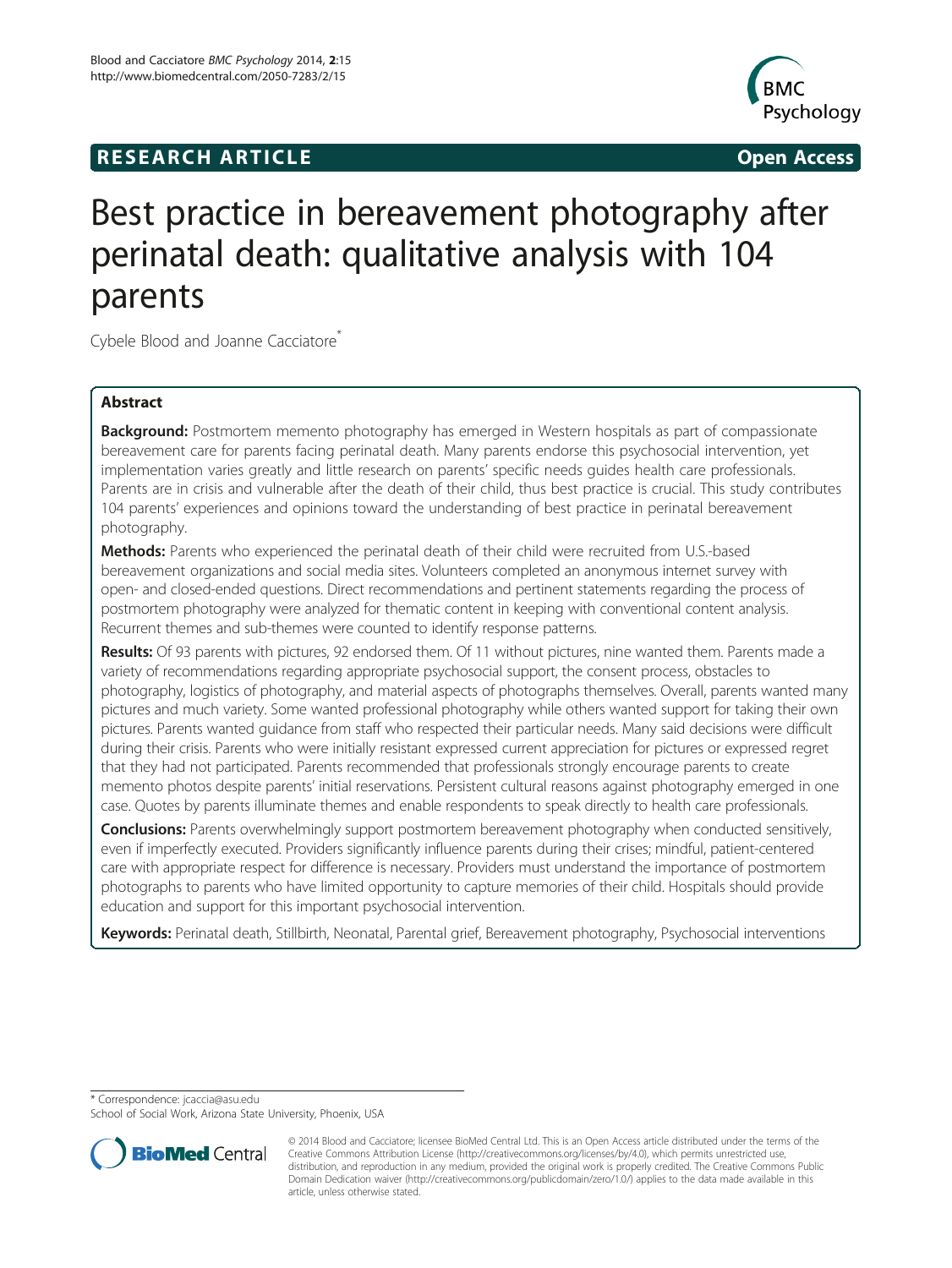## Background

Psychosocial hospital care after perinatal death has changed significantly in recent decades throughout the United States and Europe. Until the 1970s, medical staff often explicitly prevented parents from seeing and holding their stillborn babies and encouraged families to quickly forget their loss (Erlandsson et al. [2013;](#page-8-0) Lovell [1997](#page-9-0); Stringham et al. [1982](#page-9-0)). Research then began to identify adverse psychological outcomes attributable to widespread disregard for the needs of parents facing perinatal death (Stringham et al. [1982;](#page-9-0) Lewis and Page [1978](#page-9-0); Malacrida [1999](#page-9-0)). Grief theory acknowledged continuing bonds (Klass et al. [1996](#page-9-0)) as healthy and facilitative in the mourning process of many bereaved parents (Davies [2004;](#page-8-0) Klass [2006\)](#page-9-0). Parental organizations advocated for paradigm change (Lovell [1997;](#page-9-0) Malacrida [1999\)](#page-9-0), and revised understandings of appropriate psychosocial support for these parents led many facilities to adopt more compassionate perinatal death protocols (Gold et al. [2007;](#page-8-0) Lang et al. [2011\)](#page-9-0).

The nature and quality of perinatal bereavement services vary widely, however (Cacciatore and Bushfield [2007](#page-8-0); Harvey et al. [2008;](#page-8-0) Kelley and Trinidad [2012](#page-9-0)). Research still finds perinatal death marginalized and minimized in medical environments (Lang et al. [2011](#page-9-0); Cacciatore and Bushfield [2008;](#page-8-0) Frøen et al. [2011](#page-8-0)). Some families face provider insensitivity when their cultural or personal preferences conflict with standardized protocols (Chichester [2005;](#page-8-0) Hughes and Goodall [2013;](#page-9-0) Kendall and Guo [2008\)](#page-9-0). Parents continue to report emotional, spiritual, or practical needs unfulfilled in hospitals, which increases family distress during and after a newborn's death (Lang et al. [2011](#page-9-0); Cacciatore and Bushfield [2007](#page-8-0); Einaudi et al. [2010](#page-8-0)).

Grieving parents appreciate when health care professionals convey respect for their particular needs and acknowledge the significance of their loss (Cacciatore [2012](#page-8-0); Henley and Schott [2008](#page-8-0)). They value empathetic, humble, consistent, and honest communication during their crisis (Kelley and Trinidad [2012](#page-9-0); Cacciatore [2011](#page-8-0); Williams et al. [2008\)](#page-9-0). Most cherish mementos such as plaster cast footprints, locks of hair, infant clothing worn in the hospital, and photographs of their baby, all of which may be collected by hospital staff as part of bereavement caregiving (Kelley and Trinidad [2012](#page-9-0); Williams et al. [2008](#page-9-0); Kavanaugh and Moro [2006](#page-9-0)).

## Photography in perinatal bereavement care

Researchers and parents agree that perinatal bereavement interventions should validate the baby's worth and existence, support parents' expression of grief and mourning, assist in meaning-making, and improve parents' ability to cope with the death (Murray et al. [2000](#page-9-0); Blood and Cacciatore [2014;](#page-8-0) Wheeler [2001;](#page-9-0) Capitulo [2005\)](#page-8-0). Research has elucidated the value of bereavement photographs for these tasks (Blood and Cacciatore [2014](#page-8-0); Capitulo [2005;](#page-8-0) Riches and Dawson [1998\)](#page-9-0), yet often in perinatal death the only opportunities to capture the baby's visage occur postmortem. A vast majority of U.S. and European parents participating in research report gratitude for postmortem photographs of their newborn; conversely most express regret if they do not have such photos (Gold et al. [2007](#page-8-0); Harvey et al. [2008](#page-8-0); Blood and Cacciatore [2014](#page-8-0)). Two studies have identified postmortem bereavement photography as "one of the most helpful services" during the crisis of a newborn's death [(Gold et al. [2007\)](#page-8-0), p. 1160].

Photographing the dead, especially children, was widely practiced from the advent of photography until the early 20<sup>th</sup> century (Hilliker [2006](#page-8-0); Burns [2002\)](#page-8-0). As death became an increasingly institutionalized and socially taboo matter, postmortem photography disappeared from mainstream American culture, though it remained acceptable and even popular among some immigrant groups (Hilliker [2006](#page-8-0); Burns [2002](#page-8-0)). Since the 1980s it has made a strong mainstream comeback, as providers incorporated the wishes of many bereaved U.S. and European parents to have material acknowledgement and mementos of their stillborn children (Malacrida [1999;](#page-9-0) Layne [2000](#page-9-0)).

Though a wide variety of cultures past and present have embraced postmortem photos as an aid to memory, mourning, narrative, and therapeutic grief ritual, some in the general public—and in health care—still perceive these practices as strange or morbid (Hilliker [2006](#page-8-0); Burns [2002;](#page-8-0) Cacciatiore and Flint [2012](#page-8-0); Johnson [1999](#page-9-0); Kavanaugh and Hershberger [2005](#page-9-0); Jones [2002](#page-9-0)). Additionally, some cultural traditions do not endorse mementomaking practices. "Parents from some cultures or religious traditions might not want or be permitted to take photographs of their dead children. Some Native American tribes, The Church of the Latter-Day Saints, Old Order Amish, and Orthodox Jewish traditions have proscriptions against postmortem photography, contact with dead bodies, or both" [(Blood and Cacciatore [2014](#page-8-0)), p. 226; (Chichester [2005;](#page-8-0) Stamm and Stamm [1999\)](#page-9-0)]. Muslim families, also, may not want postmortem photography or memory boxes (Lundquist et al. [2003](#page-9-0); Hébert [1998\)](#page-8-0). Cultural sensitivity by providers is an imperative, remembering that "cultural groups are not homogeneous, and individual variation must always be considered in situations of death, grief, and bereavement." [(Clements et al. [2003](#page-8-0)), p. 19].

#### Implementing bereavement photography services

For the majority of parents who do wish for concrete memories of their infant, the enactment of postmortem bereavement photography remains unfortunately inconsistent (Gold et al. [2007;](#page-8-0) Harvey et al. [2008\)](#page-8-0). Flexible protocol has been proposed by professional associations and nonprofit organizations (Gold et al. [2007\)](#page-8-0), and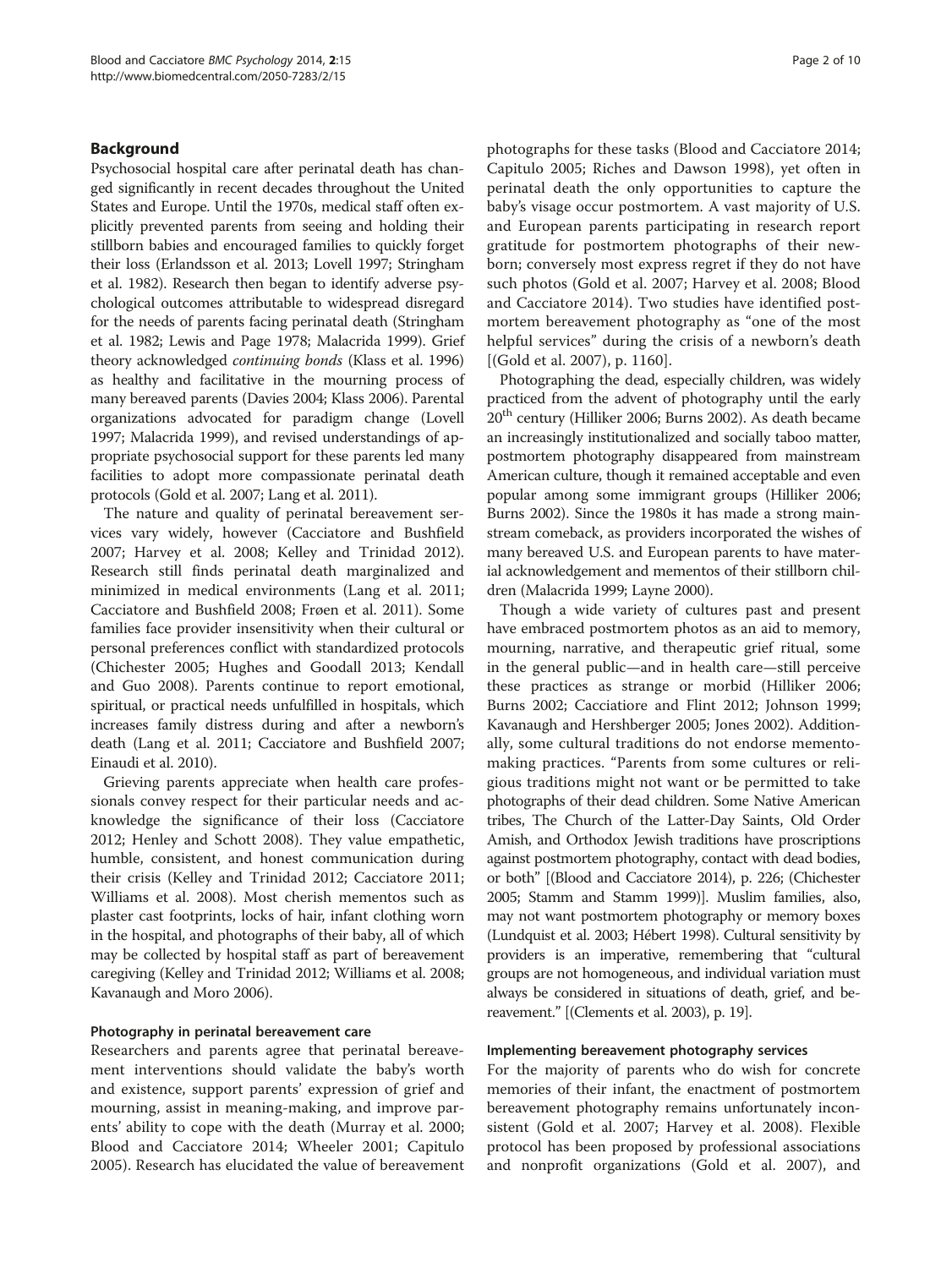professional articles have advised technical and practical details [e.g. (Jones [2002;](#page-9-0) McCartney [2007](#page-9-0); Meredith [2000](#page-9-0))]. Yet, some hospitals neither mention nor offer postmortem photography to parents, and those that do vary greatly in their means of implementation. Some facilities call on professional photographers, while others assign nurses to take photographs or simply offer parents a disposable or digital camera (McCartney [2007](#page-9-0)).

Parents facing the intense crisis of child death are vulnerable to the attitudes and intimations of healthcare providers (Cacciatore [2011;](#page-8-0) Badenhorst and Hughes [2007](#page-8-0); Limbo and Kobler [2010](#page-9-0)). Providers should not allow personal opinion about postmortem photography to guide their approach to parents, but instead should advise according to best practice evidence and the insight gained from attending mindfully to individual parents' feelings, wishes, and needs (Hughes and Goodall [2013](#page-9-0); Cacciatore [2012](#page-8-0); Limbo and Kobler [2010\)](#page-9-0). To date, academic literature contains scant mention of specific parental preferences for the enactment of postmortem photography (Harvey et al. [2008\)](#page-8-0). Studies either encompass multiple aspects of bereavement care, only superficially addressing photography, or rely on very small samples [see (Gold et al. [2007](#page-8-0); Harvey et al. [2008\)](#page-8-0)]. The present study on the needs and desires of parents in regard to postmortem photography after perinatal death was conducted with data from 104 bereaved parents. Verbatim presentation of indicative data will illuminate parental recommendations and further the understanding of best practice in the field of perinatal bereavement care.

## Methods

## Participants and procedures

The present study data were obtained as part of a broader research project with 181 parents whose children died at any age. Following approval by the Arizona State University Institutional Review Board, respondents were recruited with online advertisements and invitation emails targeting U.S.-based bereavement organizations. Invitation was clearly extended both to parents who did and did not have experience with postmortem photography. From late October 2011 until April 2012 participating parents completed a 15-minute, anonymous online survey with closed- and open-ended questions and ample opportunity for narrative construction [see Additional file [1\]](#page-8-0). Quantitative and qualitative exploration of these data, including analysis of the meaning of photography to parents, has been presented elsewhere (Blood and Cacciatore [2014\)](#page-8-0).

## Data reduction and analysis

The present study defined perinatal death as combined stillbirth and neonatal death (20 weeks gestation to 28 days after live birth). This definition is used by the

U.S. National Center for Health Statistics and suggested in Pediatrics journal (Barfield and Committee on Fetus and Newborn [2011\)](#page-8-0). Analyses were conducted with data from parents whose children died perinatally ( $n = 132$ ). Twenty respondents provided no answers to open-ended questions, thus their responses contained no recommendations and were removed. Eight referred solely to the value they accord their pictures, offering no comment on procedure or recommendations. Statements indicating the high value of postmortem photography were ubiquitous in the broader data (Blood and Cacciatore [2014](#page-8-0)); as this has been discussed elsewhere these eight responses were also removed. Thus, final data for this study included 104 participants.

In accordance with conventional content analysis techniques (Hsieh and Shannon [2005](#page-9-0)) in the context of qualitative descriptive methodology (Sandelowski [2000](#page-9-0); Sandelowski [2010\)](#page-9-0), data were inductively analyzed for responses that could specifically inform photography practice. Useful responses comprised two categories: 1) overt recommendations phrased in the third person or overt statements wishing procedures to have been different during the experience (e.g., "I so wish someone had offered professional photos"), and 2) narrative or commentary on procedure that enhances understanding of parents' needs (e.g., "I was reluctant, but the perinatal counselor suggested it and I am so thankful I listened"). Further analysis accreted specific statements with similar or closely related content into themes. Each theme was counted only once per respondent regardless of repetition to quantify how many parents addressed each topic.

## Results

#### Descriptive statistics

Of the final 104 parents in the current study, 93 (89.4%) possessed postmortem photos taken for bereavement or memorial purposes, and 11 (10.6%) did not. Of the 104 deceased children represented in this study, 45.6% died in 2010 or later and 74.8% in 2006 or later. 9.7% of children died prior to 2000, with two in the 1980s, seven in the 1990s, and one outlier in 1958.

Of 102 parents who reported their sex, 101 were female. Of 101 parents who reported their ethnicity, 86 (85.15%) identified as Caucasian or White, 3 (2.97%) as African American or Black, 5 (4.95%) as Latino/Hispanic; 3 (2.97%) as Native American/American Indian, and 4 (3.96%) as Asian American, Asian, or Pacific Islander. The age of respondents ranged from 21 to 74, with a median of 35.5 years, and 80% of parents were 29 to 44 years old  $(n = 102)$ .

#### Qualitative analysis

Of the 93 parents with postmortem photographs, 92 expressed overall approval and varying degrees of positive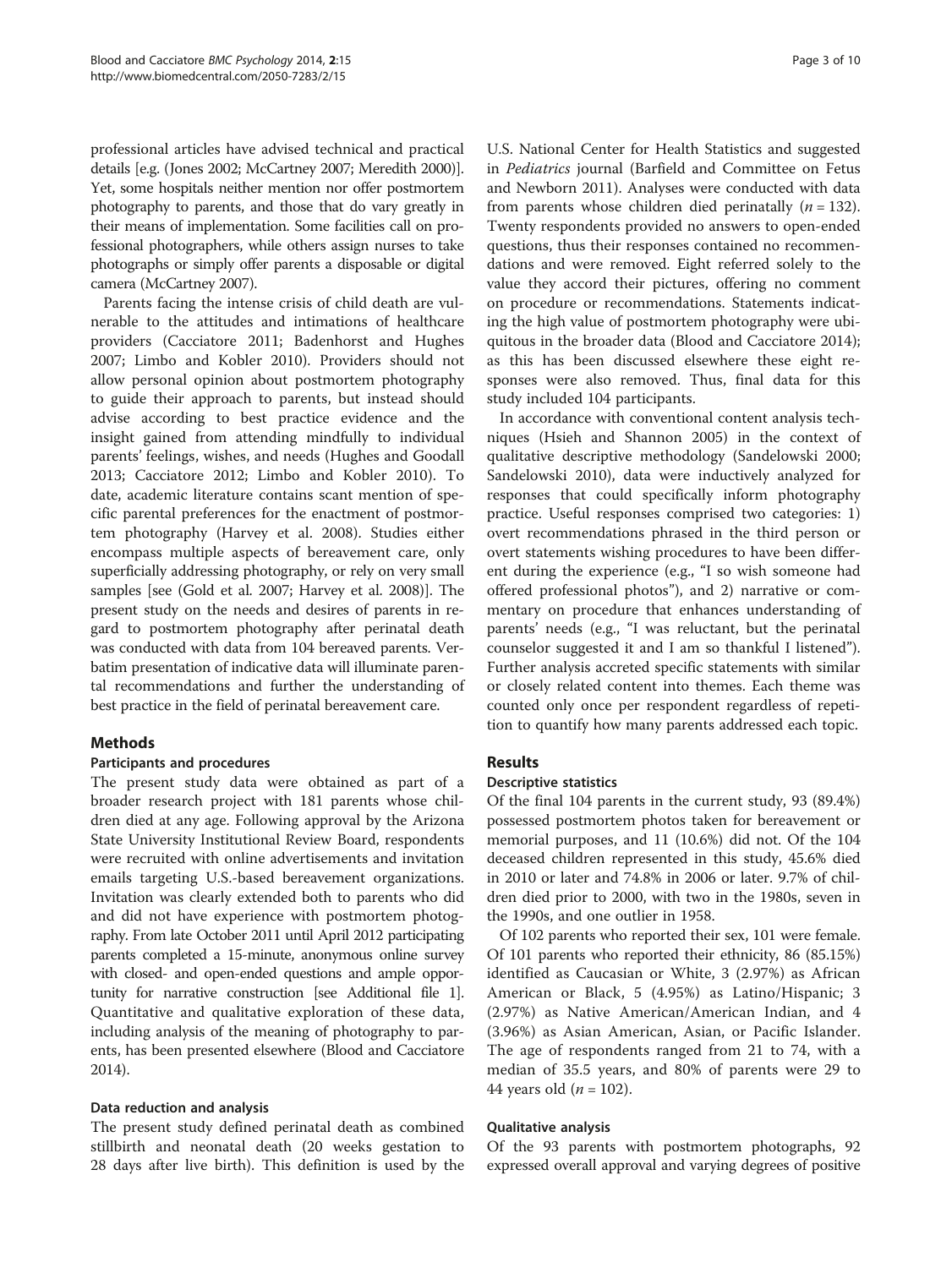thoughts or feelings about them. Of the 11 parents without photographs, nine expressed some degree of desire for them. Statements by all 104 parents can be summarized in several broad categories. Parents discussed obstacles to photography, photography-related psychosocial and logistical support needs, and details that may have improved the actual photographs. Some comments addressed more than one category.

## Obstacles to postmortem photography

The most frequently stated factor affecting photography was the parent's state of crisis, with 31 parents mentioning physical or emotional shock, including being unconscious, "drugged", or, more frequently, simply unable to keep up psychologically with rapidly unfolding events: "My mind hadn't quite processed it". Parents were dissociated, "confused", "in a fog", and "numb". Several mentioned disrupted memory process: "…In such as state of shock that I would not remember what my daughter looked like if it wasn't for those pictures".

Twenty-six respondents said the idea of memorial photography did not occur to them during their crisis. "When you have just lost your child you are not thinking clearly. I would have never thought of asking for photos". "I wouldn't have thought about having pictures taken until it was offered". Eighteen parents were initially resistant to the idea or process of postmortem photography but in retrospect strongly endorsed having photographs. "I thought they were out of their mind when the question was raised….In the end I was grateful". "At first I was annoyed with the nurse….Now that I have the photographs, I am so glad". "Originally in my grief I didn't want pictures taken…three years later I realize that any kind of photograph would be an invaluable treasure". As one said, "The initial thought that pictures are only taken on happy occasions is not the case".

Several parents said decisions were affected by their psychological condition: "I couldn't think for myself at the time". An insightful respondent explained further, "In that state of shock and drowning grief making decisions is really hard, and so it is easier to say no to everything than to have to think about it…[parents] don't know what to do". Several said their spouse made the decision for memorial photography when they were incapacitated; others said family members' opinions made the difference. "My husband signed the paperwork, and boy am I glad he did". "My mom convinced me…I am very thankful". "When my sister suggested taking pictures…I thought she was crazy! However, I would be so upset with myself if we did not have pictures of my [baby]".

Three parents who were in severe medical crisis postbirth emphasized their total reliance on others to create adequate photographs: "I have none of the pictures you would want if you could never see your child again. I wish the nurses, with me in a coma, would have taken more time with her. I was completely crushed". "These pictures that were taken professional [sic] by the hospital are the only memory I have left of my son. I was on life support until three days after he was delivered". "I went from being pregnant and then woke up 21 days later from a coma….They took photos with clothes on and bears…I'm so glad the nurses took these".

In some cases respondents' families participated, encouraged, or took photos, but two said family opposed photographs: "They thought it was morbid". "In the beginning my entire family was against us having a photographer present". Several other obstacles to photography were mentioned by parents. Many raised the issue of camera availability. "I would have never in a million years thought to bring a camera to take pictures of my dead daughter". Two parents wished to hire a professional photographer, but could not afford it. One of these misunderstood the free volunteer bereavement photography service: "The hospital had a flyer, but there was no information on the price".

Six parents reported inadequate or rushed time with their child as another obstacle to photography and a broader concern in general. "We felt robbed of our time with our son…the hospital staff made it seem very limited….Many more pictures could have been taken if we had been afforded an opportunity". "Unfortunately, the hospital didn't give us much time to spend with him after he died. Hospitals…should give parents as much time as they need".

#### Supporting parents' needs

Obtaining consent While ethical practice clearly requires informed consent for non-medical, memorial postmortem photography, 35 parents explicitly endorsed providers strongly recommending and encouraging parents to take photographs. Twenty parents recommended that providers be assertive in educating parents who are initially resistant, or were glad this occurred in their case. "I'm grateful that the NICU nurses and social workers helped me be ok with this idea". "Grateful that they knew what I would need long before I knew". "Really encourage families to have pictures taken". Five urged providers to explain how important most parents find pictures later. Thirteen parents specifically recommended that "even if [they] don't want them in the moment," parents should be encouraged to have pictures taken that professionals can hold or store or because they will likely "change their minds later in their grief process". "It will become very important". Many parents indicated that the way the idea of photographs is presented matters: "The way the counselor presented it to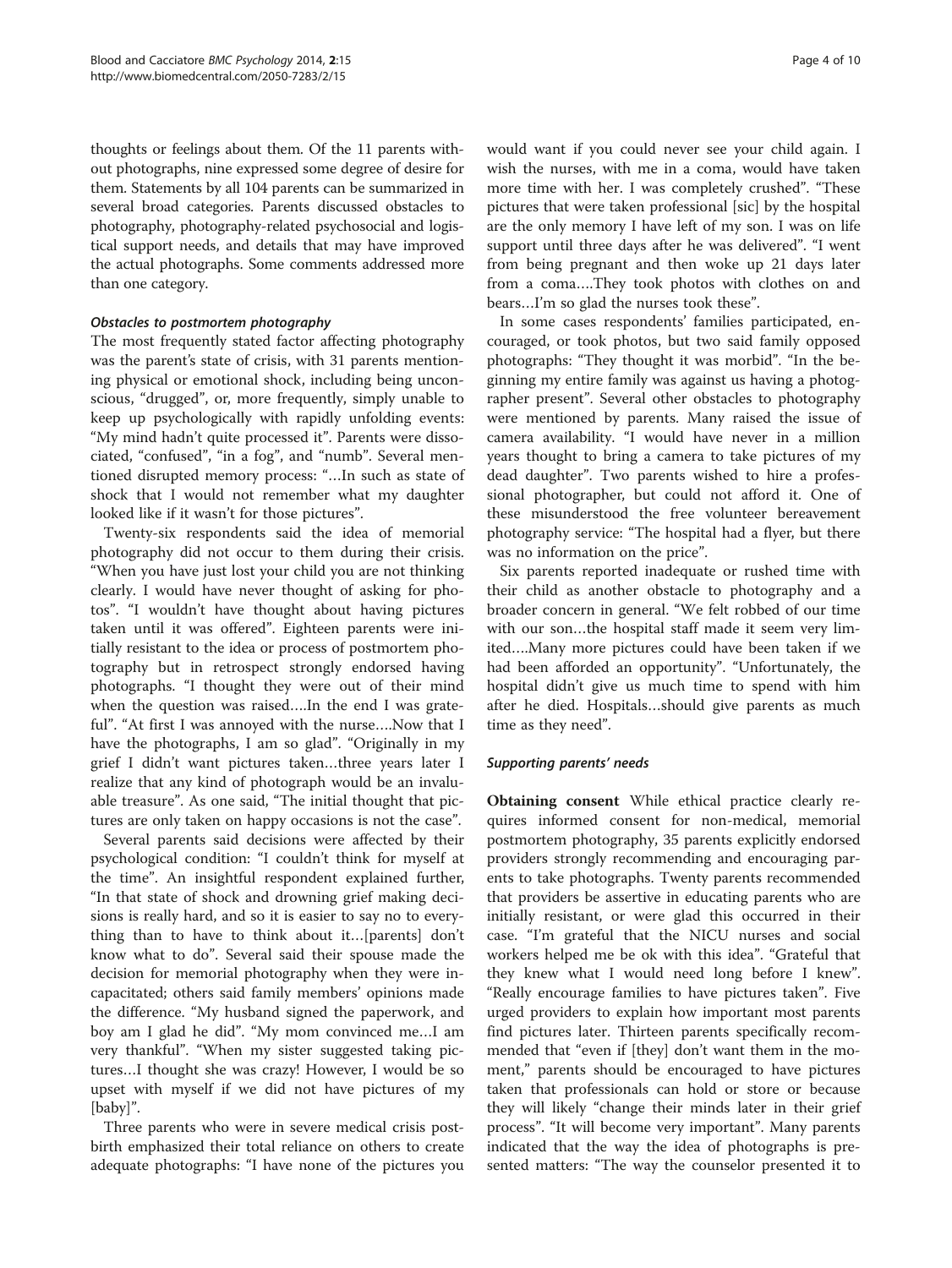me worked". Some specifically said providers should ask multiple times, offering to take and store the photos for parents. One mother reported that being asked again after two hours was the factor that led to her consent. Multiple responses conveyed the importance of normalizing photographs of a baby who died. "I wish so much that someone had told me it was ok to take her picture". "I didn't realize it was normal for people to take pictures of their dead children".

#### Supporting both professional and family photography

Twelve respondents suggested providers support and encourage families to take their own pictures. Three suggested help for choosing shots and poses: "To have some kind of guidance, whether it be from another person, [or] photo checklist of possible poses…would be so valuable and appreciated". Three parents who had professional pictures taken said they wish someone suggested they also take their own, two noting that the baby's appearance deteriorated by the time a professional photographer arrived. "I wish we had the option of taking photos right after birth, when he was pink and warm". Five parents said they were glad they took their own pictures. "It made the process an intimate family moment". Two parents noted that "it is easier now with mobile phones". Several more parents said the quality of the hospital photos was either compromised or that the shots did not include family. "I regret not taking a photo of us together". "The five pictures the hospital staff took…don't look very good and are grainy. I wish [my husband] had been there to take more pictures himself. I'd like health service professionals [to] strongly suggest to parents that they have a digital camera to take pictures". Eight parents specifically urged providers to offer parents use of a camera. One noted: "[Disposable camera pictures] came out so much better than our cell phone pictures did". One parent also suggested making a tripod available. Ten parents were glad the hospital offered to take photographs. "To leave the photo taking to the parents is overwhelming…they are already dealing with so much". "We were in no shape emotionally". Several suggested, however, that the person taking pictures should undergo training.

Eight parents wished "someone had offered professional photos", and many parents reported positive experiences with such professionals. Four pointed out that parents would not know about free memorial photography services, and seven suggested providers educate parents about this service, if available. Two suggested a policy to call a professional no matter what parents initially say about the matter because "they will change their mind".

Professionals during the photography process Nine parents commented favorably on staff's or their photographer's manner, noting "kindness", "thoughtfulness",

unobtrusiveness, and a welcoming attitude. "[Our nurse] showed us, through her openness, that…it was ok to do whatever I wanted". "The photographer…was so sweet… handled him very lovingly and carefully". One, however, noted a nurse's discomfort in taking a photograph, and another noted their photographer's inability to suggest creative poses. One parent recommended: "It is important for health professionals not to project their own prejudices on parents, and to allow pictures at any stage, no matter how strange this may seem to them". Another parent's experience highlights the need for consistent communication by team members: "Had I been asked the actual question as it was asked [of the nurse], I would have understood my options for photography".

#### Creating quality mementos

Parents notice the quality of pictures. Seven parents mentioned blurred focus or poor lighting; three mentioned the importance of natural light. Two parents appreciated the "tasteful" nature of photos taken. Five parents indicated, though, that any kind of picture was valuable regardless of quality. "They are not great photos, but I so, so [sic] very grateful to have them". "It means the world to me that we have these photos, as blurry or unsatisfactory as they may be".

Seven parents noted that some parents may want photographs despite the baby's appearance. "I am thankful to have something rather than nothing. Even if they are not pretty". "She was small and physically damaged…I chose not to take pictures. I regret it so much". "Although it's evident my son was stillborn and effects of that show in the photos, he is still beautiful, and [he] still matters". Several parents mentioned retouching as a means to address discoloration and several suggested thoughtful posing: "We chose to take pictures from a distance and with us holding her", and "When I look at them I will see a child that does not have birth defects but rather a child who is sleeping".

Seven parents recommended time as a factor: Taking postmortem photographs as soon as possible can improve outcomes. Two parents suggested pictures be taken when the baby is alive, if possible; one parent expressed the wish for such pictures. Two parents urged providers to broach the subject of memorial photographs before the birth or death, so parents might prepare. One also suggested, "Prepare parents for the changes a deceased baby will go through".

Variety and family participation in pictures Thirteen parents expressed a wish to have more pictures. Eleven without such dissatisfaction had more than one person (or camera) taking photographs. Five respondents reminded parents and professionals to "take lots", noting that "One can never have too many photos". Seven parents suggested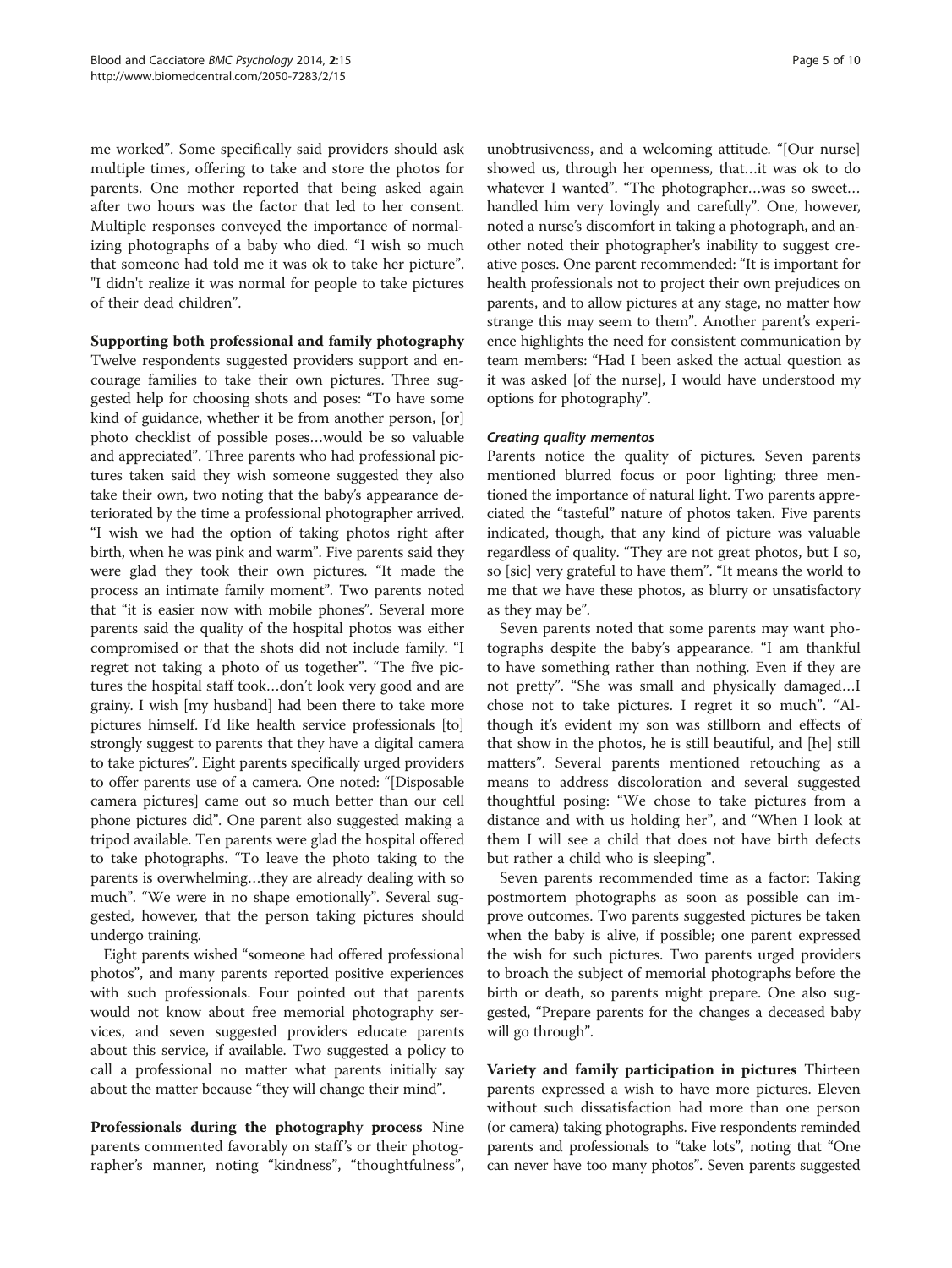as much variety as possible; four mentioned photographs of specific bodily detail. "Don't only take regular shots of baby and baby with family (if they choose that) but also of hands and feet especially if it was an early loss…for many parents this allows them to share their baby when otherwise they may not". Three parents wished they had more detail in their photos. "I didn't have any photos of [him] after he died without that hat on…or the back of his body…or of his knees…or of him without all the blankets swaddling him". "The one thing that I did not think was to take pictures of her fingers/hands and toes/feet…especially her little feet as they were in such perfect condition".

Being involved in the photography process was important to many parents. Fourteen parents emphasized the importance of photos with their baby being held: "I wish I had more of just me and him, me holding him". "It was very important because we have pictures of US holding our son". "My only wish is that my husband would've been holding [him] in a few of the photos". Eight said they valued getting to choose clothing, poses, or photography options for their newborn. "It meant a lot to us to be able to pick the outfit out, his hat, and blanket". "I remember telling the nurse to take a picture of his 'boy parts' and his head so I could remember his hair". Nine parents wished they had been involved in such decisions during the process. "I would have suggested taking many more photos of all angles, and all parts of his body". Several parents of neonates who died commented that postmortem pictures gave them a chance to hold their infant without medical apparatus. "My husband and I took photos holding him without any tubes or wires, something we never did while he was alive".

## After the pictures are taken

Three parents recommended digitally stored photos in addition to prints. Two recommended pictures be offered in a sealed envelope, and five suggested that, when parents choose not to receive them, hospitals hold the photographs in case they change their minds. One parent specifically appreciated that the volunteer photographer sent a preparatory card before sending the actual pictures. Two parents were surprised by the inclusion of photographs in a box sent home with them by the hospital.

Picture deletion created distress for two parents. One "had problems with a non-bereavement based company…they deleted some of the pics and 'only gave us the best' like they do with living children, who people have time to make more memories with!! I was livid". The other parent had a hospital photographer:

"We only have four photographs and I really wish we had more. When we asked for ALL of the pictures on

[digital] media, she said that they had already been deleted. Why was that her decision? That is all we have of our son! To say that we're livid about this is an understatement. Parents should be given ALL pictures taken of their child. Let the parents decide what to do with them".

#### Parents who were not asked if they wanted photos

Only 82 (78.8%) parents said they were asked if they wanted postmortem memorial photography. Of the other 22 parents who were not asked (21.2%), nine did not have pictures and 13 did. For the 13 families with pictures, five said they were not asked but without any prompting chose to take their own pictures. Of the remaining eight parents, six mentioned no specific concerns about the issue of consent. It is possible a spouse or paperwork signed by these parents gave consent. All six generally approved of having pictures at the time of their study participation, with four very grateful. The seventh parent had given consent for nurses to take photographs but was angry that a family member took an additional photo without permission. "I would like health professionals to please ask before allowing anyone to take photos".

The eighth parent, however, was deeply disturbed that pictures were taken by nurses without her consent. The pictures and the manner in which the hospital handled her child's body was a cultural violation to Native American tradition. "I understood it was meant in a good way…but I viewed it as culturally insensitive". She added, "I was told by the people (Native American advisers) who helped me with my daughter's burial that I should not have photos or keep any item that touched my daughter after her death", and "I have always felt conflicted about keeping them".

## Parents who do not have pictures

Eleven parents did not possess postmortem photographs nor had they been asked if they wanted them. Nine of these 11 expressed discontent with this outcome. One wanted the option, however because she was 16 at the time, she could not contest a decision made by social services against pictures. One parent threw away pictures taken without her assent which were placed in a hospital memory box: "The pictures did not look like the way we remembered him…[they] made him look cold and alone". However, she now regrets the decision, as "that picture engraved in my mind of exactly how he was…is fading". She wishes she had pictures "taken with the three of us [with husband]".

One parent whose baby had a genetic deformity was urged *not* to have pictures, which has led to ambiguous feelings and ongoing, regretful curiosity: "In retrospect, I find myself thinking a lot about how she would have looked. It's possible that I would have regretted going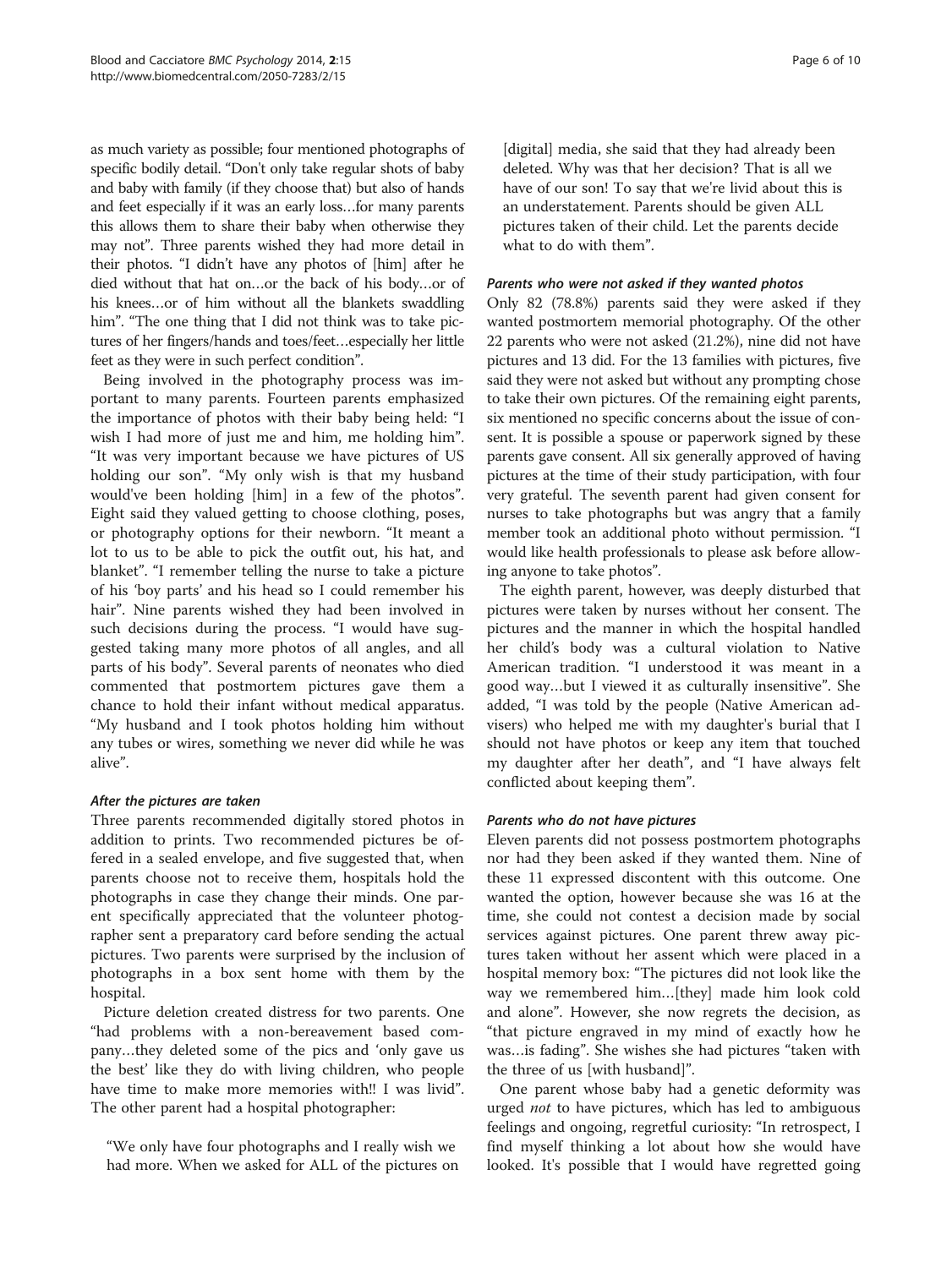the other way, but I don't know for sure, and that is hard". Providers, she said, "shouldn't assume anything… and should suggest all options, if they are medically reasonable".

Three parents of neonates who died had only a small number of pictures from the short time their child was alive and expressed the desire for more, including postmortem. "I would have liked someone to offer me the choice of spending time taking photos with my deceased child", and "I just wish I knew it was possible". Two other parents of neonates who died did not want postmortem photography for their infants. One said "I had three weeks with [her]. I took plenty of my own pictures". Another said "I had taken photos when she was one day old, I wouldn't like to have her photographed dead. I prefer remembering her alive".

#### Broad appreciation expressed by parents

Parents noticed and appreciated emotional support during their acute grief. "I am so grateful that I delivered at a hospital with a very progressive perinatal loss program". Fifteen expressed appreciation for health care professionals, photographers, and volunteers who brought compassion, empathy, and thoughtfulness to bereavement photography. "The photographer in the area couldn't make it…I am so glad [the nurse] went the extra mile and did that for us". "Thankful that a photographer dropped everything on a Saturday evening to come out and help our family". "[The bereavement photography organization] and the hospital staff went out of their way to make incredible photos that we will cherish for a lifetime".

## **Discussion**

For the vast majority of parents in the present study, both the process and product of postmortem bereavement photography were tremendously valuable. Comments both indirectly and directly attesting to the meaning of the photographs were ubiquitous. One parent summarized: "It is critical that professionals understand the importance of photographs". Numerous comments encompassed the core urgency realized in hindsight: Though parents facing perinatal death are in the midst of overwhelming crisis, the opportunity to create memories is transitory and the decision not to take photographs—or enough photographs—is irremediable. Most without pictures will later feel regret.

A prominent theme in these present data and extant literature is that parents with photos commonly wish they had more (Gold et al. [2007](#page-8-0); Blood and Cacciatore [2014\)](#page-8-0). A combination of professionally taken pictures, pictures taken by nursing staff, and self-taken pictures may best ensure maximum quantity, quality, and variety. Many parents wanted a professional photographer. Several dozen parents highly recommended a volunteer organization which engages professional photographers,

suggesting providers contact them when no hospital photographer can assist. Present data also indicate that most parents value the opportunity to hold their baby and create memories by participating in the photography session, and many wish they had more choice in the specific angles and poses of photographs.

One third of parents in the present study reported some degree of cognitive impairment after the death of their child, and for many incapacitation was an obstacle to participation in the photography. Several mothers who were unconscious or heavily medicated after birth noted the critical impact of proactive efforts by professionals (or the lack thereof) in capturing their child's appearance at birth. Many parents had difficulty considering the option of postmortem photography when suggested by clinical staff. Due to the highly traumatic nature of perinatal death, parental decision-making processes are often challenged (Hughes and Goodall [2013\)](#page-9-0); mothers experiencing the death of a baby are vulnerable and may not understand how a decision they make in a moment of crisis may affect them in one year, ten years, or twenty years (Cacciatore [2011\)](#page-8-0).

Indeed, present data suggest that parents initially refusing pictures may wish for them later. One fifth of parents  $(n = 21)$  described some sort of negative initial response to the proposal, process, or product of postmortem photography, with all but one parent later wishing for or appreciative of the pictures. In addition to parental impairment due to trauma, such initial reactions may have reflected social stigma surrounding death, dying, and material representations of mortality, or "personal and cultural beliefs that photography is meant for happy occasions" [(Michelson et al. [2013\)](#page-9-0), p. 515]. Several respondents in the present study felt that time spent by providers educating parents about grief and the value of such photographs would help them make a wise and well-informed decision. Osborne (Osborne [2000](#page-9-0)) suggests that another hospital team member can re-introduce consent with parents later if they initially say no. In the event that parents are confused or undecided about bereavement photography, it may be appropriate to approach them again and further explain the rationale, citing research and clinical wisdom in a gentle and non-coercive way. Still, a minority of parents, due to culture or personal preference, may refuse pictures, and their decision must be honored. In the current data, one heritage-consistent Native American parent felt photos were a violation, but two other Native American parents, one of whom reported her religion as "indigenous", endorsed photography. All twelve parents reporting ethnicities other than White or Native American also endorsed the photography.

Two parents in this study reported harm from professional caregivers sending memento pictures home without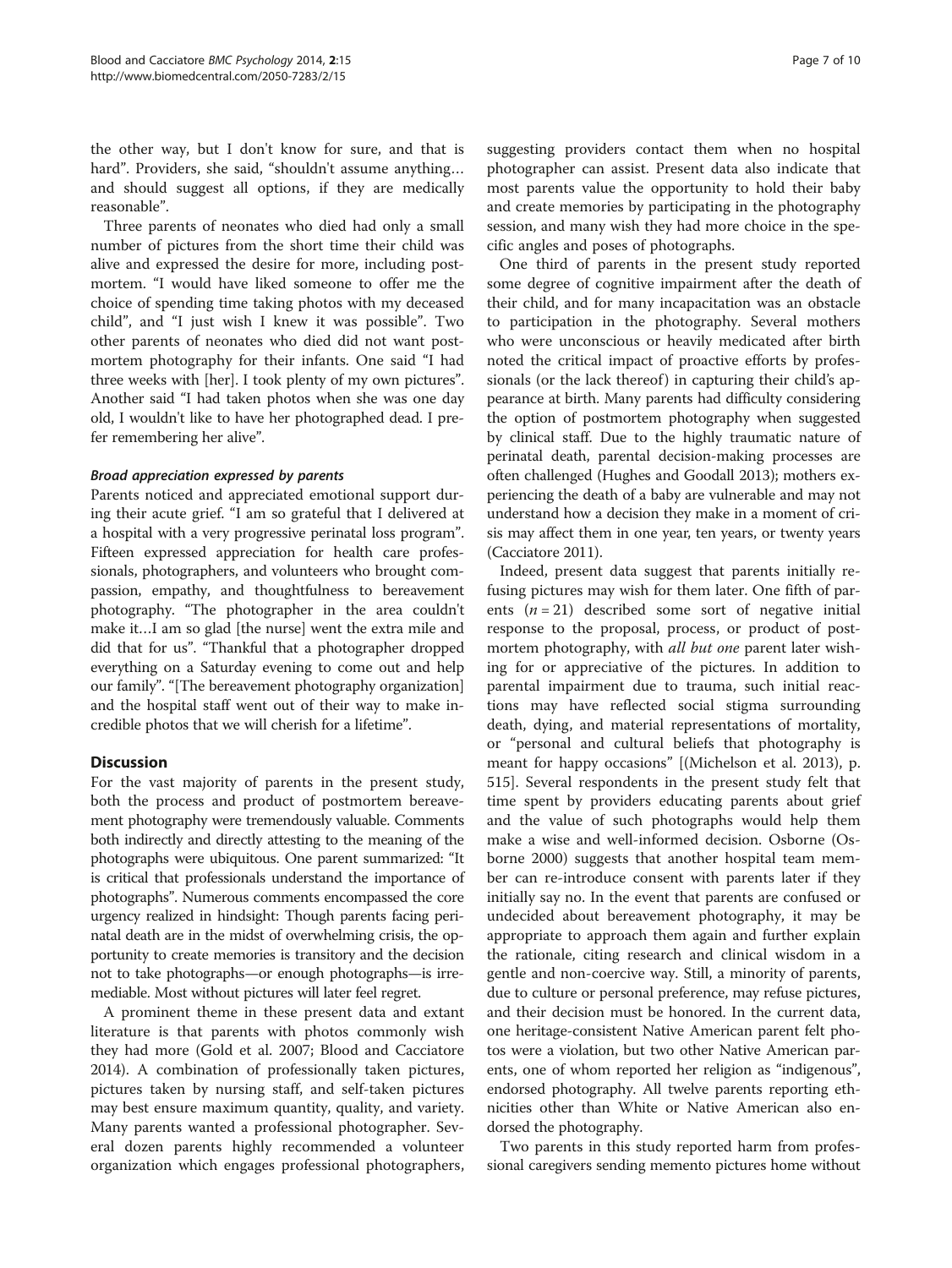informed consent. Significantly, no parent of 104 reported being hurt or feeling unduly pressured by professionals encouraging pictures. Though not primed nor prompted by survey questions to specifically discuss the issue of consent, permission, or provider influence on participation in bereavement photography, one-third of respondents overtly endorsed providers' actions guiding or assertively encouraging them toward such photography. Many parents cited that without this encouragement, they would have lost a crucial opportunity to create mementos of their child. Parents appreciated multiple opportunities to overcome preconceptions that such photography is morbid or otherwise wrong, reporting gratitude that they were asked again and offered more information. In three cases, parents endorsed that professional photographers be called despite parents' initial negative feelings.

These data suggest that the directive in the literature not to "steer" parental choice [(Henley and Schott [2008](#page-8-0)), p. 327] ignores the complexity providers face with parents enduring an exceedingly traumatic experience. As Badenhorst and Hughes (Badenhorst and Hughes [2007](#page-8-0)) note: "At a time when parents are highly aroused and fearful, clinicians should note that parents may struggle to take in information and that it may need to be repeated" [p. 253]. They continue:

The principle of patient autonomy is paramount, as in any medical decision-making, but arguably weakened by the reduced capacity of a parent to make decisions at a time when they are intensely shocked and distressed. Inevitably, in many cases the decision is likely to be heavily influenced by the attending staff [(Badenhorst and Hughes [2007](#page-8-0)), p. 254].

Recent evidence on the impact of professional demeanor on parental feelings about choosing to hold a stillborn baby likewise indicates the broad scope of provider influence (Erlandsson et al. [2013](#page-8-0)). In fact, providers are inherently steering patients in many aspects during health care processes; the relevant question is how to best provide evidence-based yet individually respectful care that will ultimately benefit vulnerable, grieving parents.

The answer defies simple formulas that either "overgeneralize" or "hyper-standardize" [(Cacciatore [2011](#page-8-0)), p. 212], and clearly requires appropriate provider education as well as sensitivity, compassion, and flexibility (Limbo and Kobler [2010\)](#page-9-0). Multiple authors have discussed the importance of perceived support and compassion from professionals [e.g., (Kelley and Trinidad [2012](#page-9-0); Hughes and Goodall [2013;](#page-9-0) Limbo and Kobler [2010](#page-9-0))]. "Through a caring relationship with the clinician, a woman can make decisions based on her authentic desires rather than based on fear….Psychoeducation that is conveyed with warmth and honesty about…options such as holding the

baby, photographs, or mementos, may give them a sense of informed control" [(Cacciatore [2012\)](#page-8-0), p. 695].

Many parents in the present study noticed and appreciated the sensitive support they received during the crisis of their baby's death. The present data likewise indicate that parents are sensitive to maltreatment and disappointments. Mindless, coercive, or rigidly protocolized behavior by providers can "intensify parental grief" [(Lang et al. [2011](#page-9-0)), p. 185; (Kelley and Trinidad [2012](#page-9-0); Einaudi et al. [2010](#page-8-0); Henley and Schott [2008](#page-8-0); Kavanaugh and Moro [2006](#page-9-0))]. As Gold (Gold [2007](#page-8-0)) reported, parents are "acutely aware of how the nurses treated their babies" [p. 233]. Thus providers must offer compassionate and ethical support without imposing personal biases.

When a baby dies, there are many profoundly intense moments which will affect both parents and professionals. Parents' individual wishes for memorial photography may vary widely, placing significant demands for reflexivity and mindfulness on providers. Inevitably, "the quality of the caregiver-parent relationship is more important than the application of a protocol" [(Einaudi et al. [2010\)](#page-8-0), p. 147]. Clinical wisdom and knowledge, specifically around bereavement care and cultural sensitivity, is crucial to grieving parents (Lang et al. [2011](#page-9-0); Cacciatore [2011](#page-8-0); Kavanaugh and Moro [2006;](#page-9-0) Engler et al. [2004;](#page-8-0) Mander [2009;](#page-9-0) Roehrs et al. [2008\)](#page-9-0).

#### Study limitations

There may be a bias toward photography on the part of parents who have engaged with bereavement support organizations. This study utilized convenience and snowball sampling techniques from lists generated by such organizations. Respondents were overwhelmingly female and predominantly white. For the above reasons, generalizability to all parents grieving a perinatal death cannot be assumed. However, data do accord with previous findings in extant literature.

#### Future directions

Research on the male experience in perinatal death is needed (Liisa et al. [2011\)](#page-9-0). Multicultural research is also rare, though the perinatal death rate for African Americans is double the combined mean of other ethnic groups (Kavanaugh and Hershberger [2005;](#page-9-0) MacDorman et al. [2012\)](#page-9-0). Additionally, a large-scale national study gathered from a variety of sources comparing the experiences of parents in hospitals with and without specific support for bereavement photography may provide compelling data to inform best practice.

## Conclusions

The present study supports and expands findings in extant literature on the importance of perinatal memorial photography for the majority of research participant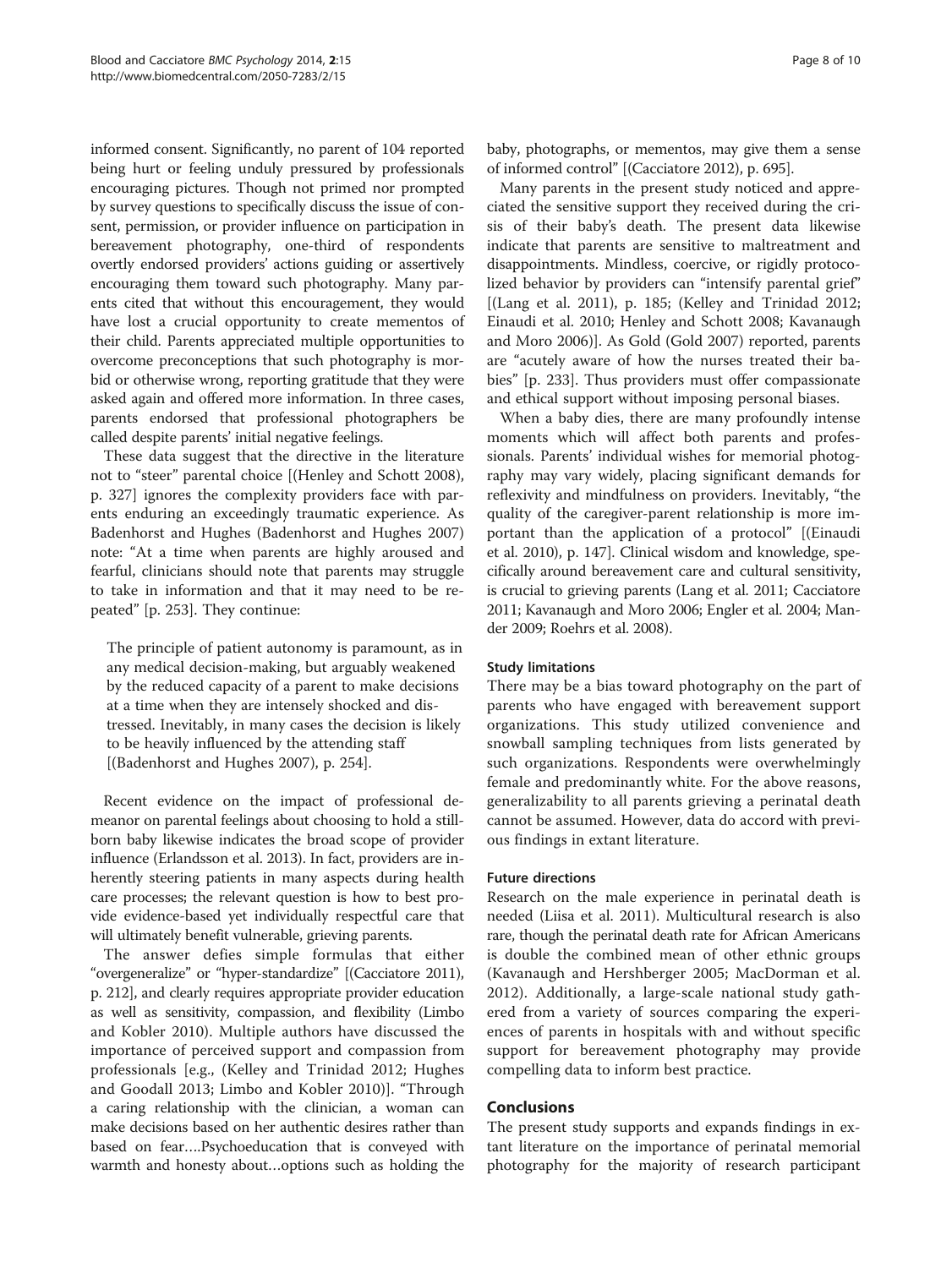<span id="page-8-0"></span>parents in the United States, adding significant data regarding parents' preferences, issues of consent, and provider guidance. Providers inherently influence parents during crises. Thus, they should assist grieving parents by gently but clearly imparting the importance of photography with sensitivity for cultural or individual variance in the desire for such mementos. Parents in this study particularly appreciated assertive efforts by professionals to encourage and enable photography, including staff approaching more than once for consent or seeking consent from a spouse. However consent is clearly an ethical mandate; its absence can harm.

Parents facing perinatal death should be offered quality, compassionate bereavement photography, optimally by well-trained, professional photographers. Parents should be cognitively and emotionally prepared at the time they receive their pictures; if necessary pictures should be stored safely until parents are prepared and able to request them. Pictures tend to evoke gratitude later—though parents may question this at the time. Parents should also be offered support for their own phototaking, and nurses should be prepared to assist parents in creating memories. Regardless of the photographer, for the majority of parents losing a newborn, any photos taken sensitively are better than no photos.

This study is in accord with previous research which indicates that quality bereavement photography and the creation of mementos is an "invaluable step in the grieving process" for a majority of parents in U.S. settings [(Williams et al. [2008\)](#page-9-0), p. 338]. Hospitals should endeavor to provide this psychosocial support in the most compassionate and sensitive manner, with flexible, individualized bereavement protocol enacted by educated, mindful professionals intent on patient-centered care. After all, as one bereaved parent said, "Those photographs will be all that is left when the professionals vanish".

## Additional file

[Additional file 1:](http://www.biomedcentral.com/content/supplementary/2050-7283-2-15-S1.pdf) Copy of administered survey.

#### Competing interests

The authors declare that they have no competing interests.

#### Authors' contributions

CB designed the study, participated in institutional review process, designed and conducted internet data collection, conducted data analysis, drafted and edited the manuscript. JC conceived of the study, participated in study design, completed institutional approval process, oversaw data analysis, helped to draft and edit the manuscript, and served as overall study mentor and advisor. Both authors read and approved the final manuscript.

#### Authors' information

CB is a behavioral health clinician in an inpatient psychiatric setting. Her professional interests include psychological trauma, dissociation, and parental grief. She conducted the present research while a graduate student at

Arizona State University. JC is an Associate Professor in the School of Social Work at Arizona State University. She researches traumatic death, most often the deaths of babies and children.

#### Acknowledgements

We extend special gratitude to the courageous grieving parents who shared stories of their beloved children, who are always remembered.

#### Received: 25 February 2014 Accepted: 29 May 2014 Published: 23 June 2014

#### References

- Badenhorst, W, & Hughes, P. (2007). Psychological aspects of perinatal loss. Best Practice and Research. Clinical Obstetrics and Gynaecology, 21(2), 249–259.
- Barfield, WD, & Committee on Fetus and Newborn. (2011). Standard terminology for fetal, infant, and perinatal deaths. Pediatrics, 128(1), 177–181.
- Blood, C, & Cacciatore, J. (2014). Parental grief and memento mori photography: narrative, meaning, culture, and context. Death Studies, 38(4), 224–233.
- Burns, S. (2002). Sleeping Beauty II: Grief, Bereavement, and the Family in Memorial Photography; American and European Traditions. New York: Burns Archive Press.
- Cacciatiore, J, & Flint, M. (2012). Mediating grief: postmortem ritualization after child death. Journal of Loss and Trauma, 17(2), 158–172.
- Cacciatore, J. (2011). ATTEND: toward a relationship-based, patient-centered model of psychosocial intervention. In CY Spong (Ed.), Stillbirth: Prediction, Prevention and Management (pp. 203–228). Oxford: Wiley-Blackwell Publishing Ltd.
- Cacciatore, J. (2012). Stillbirth: patient-centered psychosocial care. Clinical Obstetrics and Gynecology, 53(3), 691–699.
- Cacciatore, J, & Bushfield, S. (2007). Stillbirth: the mother's experience and implications for improving care. Journal of Social Work in End-of-Life & Palliative Care, 3(3), 59–79.
- Cacciatore, J, & Bushfield, S. (2008). Stillbirth: a sociopolitical issue. Affilia, 23(4), 378–387.
- Capitulo, KL. (2005). Evidence for healing interventions with perinatal bereavement. MCN: American Journal of Maternal Child Nursing, 30(6), 389–396.
- Chichester, M. (2005). Multicultural issues in perinatal loss. AWHONN Lifelines, 9(4), 312–320.
- Clements, PT, Vigil, GJ, Manno, MS, Henry, GC, Wilks, J, Das, S, Kellywood, R, & Foster, F. (2003). Cultural perspectives of death, grief and bereavement. Journal of Psychosocial Nursing and Mental Health Services, 41(7), 18–26.
- Davies, R. (2004). New understandings of parental grief: literature review. Journal of Advanced Nursing, 46(5), 506–513.
- Einaudi, MA, Le Coz, P, Malzac, P, Michel, F, D'Ercoled, C, & Girea, C. (2010). Parental experience following perinatal death: exploring the issues to make progress. European Journal of Obstetrics & Gynecology, 151(2), 143–148.
- Engler, AJ, Cusson, RM, Brockett, RT, Cannon-Heinrich, C, Goldberg, MA, West, MG, & Petow, W. (2004). Neonatal staff and advanced practice nurses' perceptions of bereavement/end-of-life care of families of critically ill and/or dying infants. American Journal of Critical Care, 13(6), 489–498.
- Erlandsson, K, Warland, J, Cacciatore, J, & Rådestad, I. (2013). Seeing and holding a stillborn baby: mothers' feelings in relation to how their babies were presented to them after birth – findings from an online questionnaire. Midwifery, 29(3), 246–250.
- Frøen, JF, Cacciatore, J, McClure, EM, Kuti, O, Jokhio, AH, Islam, M, & Shiffman, J. (2011). Stillbirths: why they matter. The Journal-Lancet, 377(9774), 1353–1366.
- Gold, KJ. (2007). Navigating care after a baby dies: a systematic review of parent experiences with health providers. Journal of Perinatology, 27(4), 230–237.
- Gold, KJ, Dalton, VK, & Schwenk, TL. (2007). Hospital care for parents after perinatal death. Obstetrics and Gynecology, 109(5), 1156–1166.
- Harvey, S, Snowdon, C, & Elbourne, D. (2008). Effectiveness of bereavement interventions in neonatal intensive care: a review of the evidence. Seminars in Fetal and Neonatal Medicine, 13(5), 341–356.
- Hébert, MP. (1998). Perinatal bereavement in its cultural context. Death Studies, 22(1), 61–78.
- Henley, A, & Schott, J. (2008). The death of a baby before, during, or shortly after birth: good practice from the parents' perspective. Seminars in Fetal and Neonatal Medicine, 13(5), 325–328.
- Hilliker, L. (2006). Letting go while holding on: postmortem photography as an aid in the grieving process. Illness, Crisis and Loss, 14(3), 245–269.